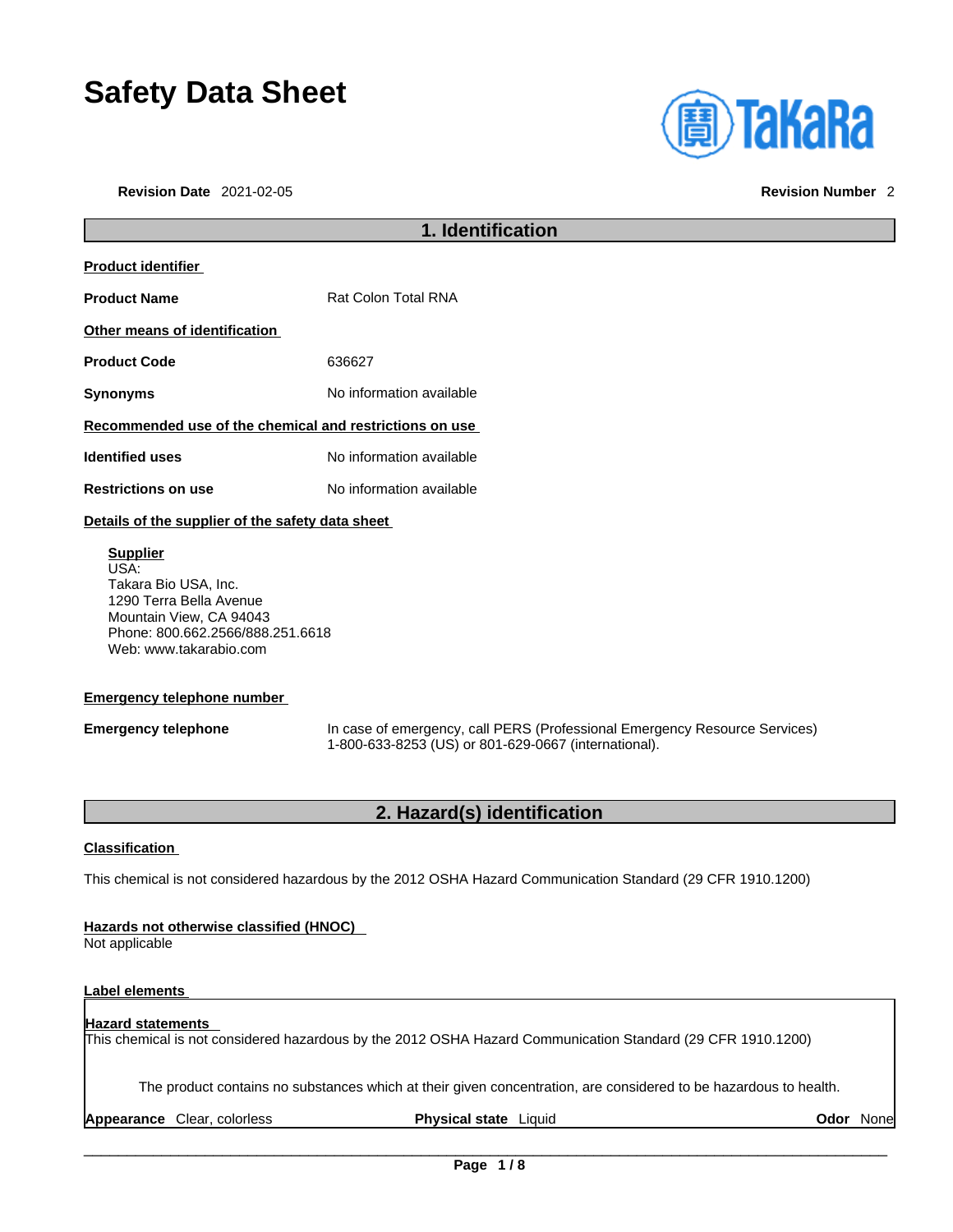### **Other information**

No information available.

# **3. Composition/information on ingredients**

## **Substance**

Not applicable.

# **Mixture**

The product contains no substances which at their given concentration, are considered to be hazardous to health

# **4. First-aid measures**

# **Description of first aid measures**

| <b>Inhalation</b>                                                          | Remove to fresh air.                                                                                                    |  |
|----------------------------------------------------------------------------|-------------------------------------------------------------------------------------------------------------------------|--|
| Eye contact                                                                | Rinse thoroughly with plenty of water for at least 15 minutes, lifting lower and upper eyelids.<br>Consult a physician. |  |
| <b>Skin contact</b>                                                        | Wash skin with soap and water.                                                                                          |  |
| <b>Ingestion</b>                                                           | Clean mouth with water and drink afterwards plenty of water.                                                            |  |
| Most important symptoms and effects, both acute and delayed                |                                                                                                                         |  |
| <b>Symptoms</b>                                                            | No information available.                                                                                               |  |
| Indication of any immediate medical attention and special treatment needed |                                                                                                                         |  |
| Note to physicians                                                         | Treat symptomatically.                                                                                                  |  |

# **5. Fire-fighting measures**

| <b>Suitable Extinguishing Media</b>                             | Use extinguishing measures that are appropriate to local circumstances and the<br>surrounding environment.                            |  |
|-----------------------------------------------------------------|---------------------------------------------------------------------------------------------------------------------------------------|--|
| <b>Large Fire</b>                                               | CAUTION: Use of water spray when fighting fire may be inefficient.                                                                    |  |
| Unsuitable extinguishing media                                  | Do not scatter spilled material with high pressure water streams.                                                                     |  |
| Specific hazards arising from the<br>chemical                   | No information available.                                                                                                             |  |
| <b>Explosion Data</b><br>Sensitivity to mechanical impact None. |                                                                                                                                       |  |
| Sensitivity to static discharge                                 | None.                                                                                                                                 |  |
| Special protective equipment for<br>fire-fighters               | Firefighters should wear self-contained breathing apparatus and full firefighting turnout<br>gear. Use personal protection equipment. |  |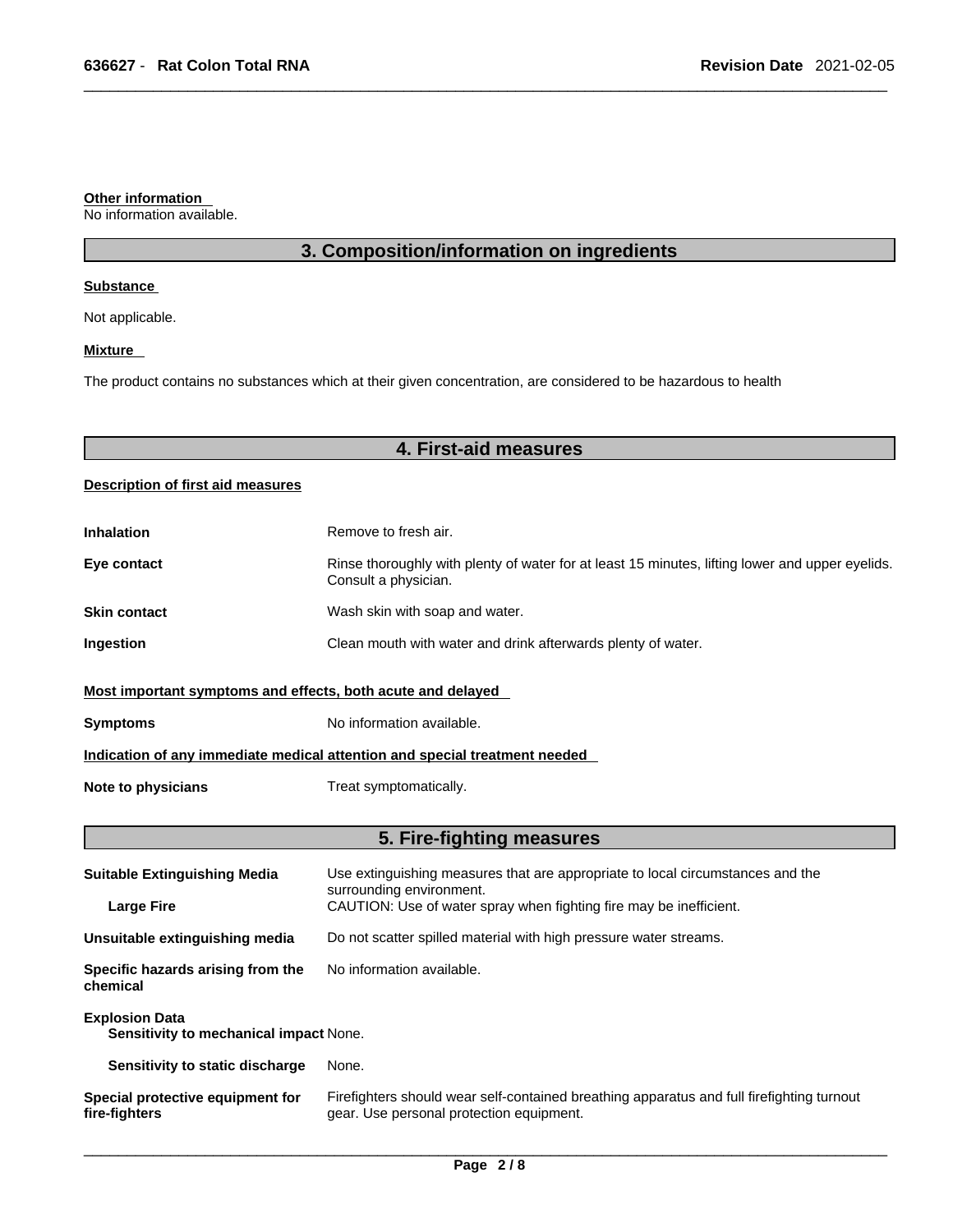| 6. Accidental release measures                               |                                                                        |  |  |
|--------------------------------------------------------------|------------------------------------------------------------------------|--|--|
|                                                              | Personal precautions, protective equipment and emergency procedures    |  |  |
| <b>Personal precautions</b>                                  | Ensure adequate ventilation.                                           |  |  |
|                                                              |                                                                        |  |  |
|                                                              |                                                                        |  |  |
| Methods and material for containment and cleaning up         |                                                                        |  |  |
| <b>Methods for containment</b>                               | Prevent further leakage or spillage if safe to do so.                  |  |  |
| Methods for cleaning up                                      | Pick up and transfer to properly labeled containers.                   |  |  |
|                                                              |                                                                        |  |  |
|                                                              |                                                                        |  |  |
|                                                              | 7. Handling and storage                                                |  |  |
| <b>Precautions for safe handling</b>                         |                                                                        |  |  |
| Advice on safe handling                                      | Handle in accordance with good industrial hygiene and safety practice. |  |  |
| Conditions for safe storage, including any incompatibilities |                                                                        |  |  |
| <b>Storage Conditions</b>                                    | Keep container tightly closed in a dry and well-ventilated place.      |  |  |
|                                                              |                                                                        |  |  |
| 8. Exposure controls/personal protection                     |                                                                        |  |  |
|                                                              |                                                                        |  |  |
| <b>Control parameters</b>                                    |                                                                        |  |  |
|                                                              |                                                                        |  |  |
| <b>Appropriate engineering controls</b>                      |                                                                        |  |  |

| <b>Engineering controls</b> | Showers              |  |
|-----------------------------|----------------------|--|
|                             | Eyewash stations     |  |
|                             | Ventilation systems. |  |

# **Individual protection measures, such as personal protective equipment**

| <b>Eye/face protection</b>            | No special protective equipment required.                                                                                                                                   |
|---------------------------------------|-----------------------------------------------------------------------------------------------------------------------------------------------------------------------------|
| Skin and body protection              | No special protective equipment required.                                                                                                                                   |
| <b>Respiratory protection</b>         | No protective equipment is needed under normal use conditions. If exposure limits are<br>exceeded or irritation is experienced, ventilation and evacuation may be required. |
| <b>General hygiene considerations</b> | Handle in accordance with good industrial hygiene and safety practice.                                                                                                      |

# **9. Physical and chemical properties**

| Information on basic physical and chemical properties |                  |  |
|-------------------------------------------------------|------------------|--|
| <b>Physical state</b>                                 | Liauid           |  |
| Appearance                                            | Clear, colorless |  |
| Color                                                 | Clear            |  |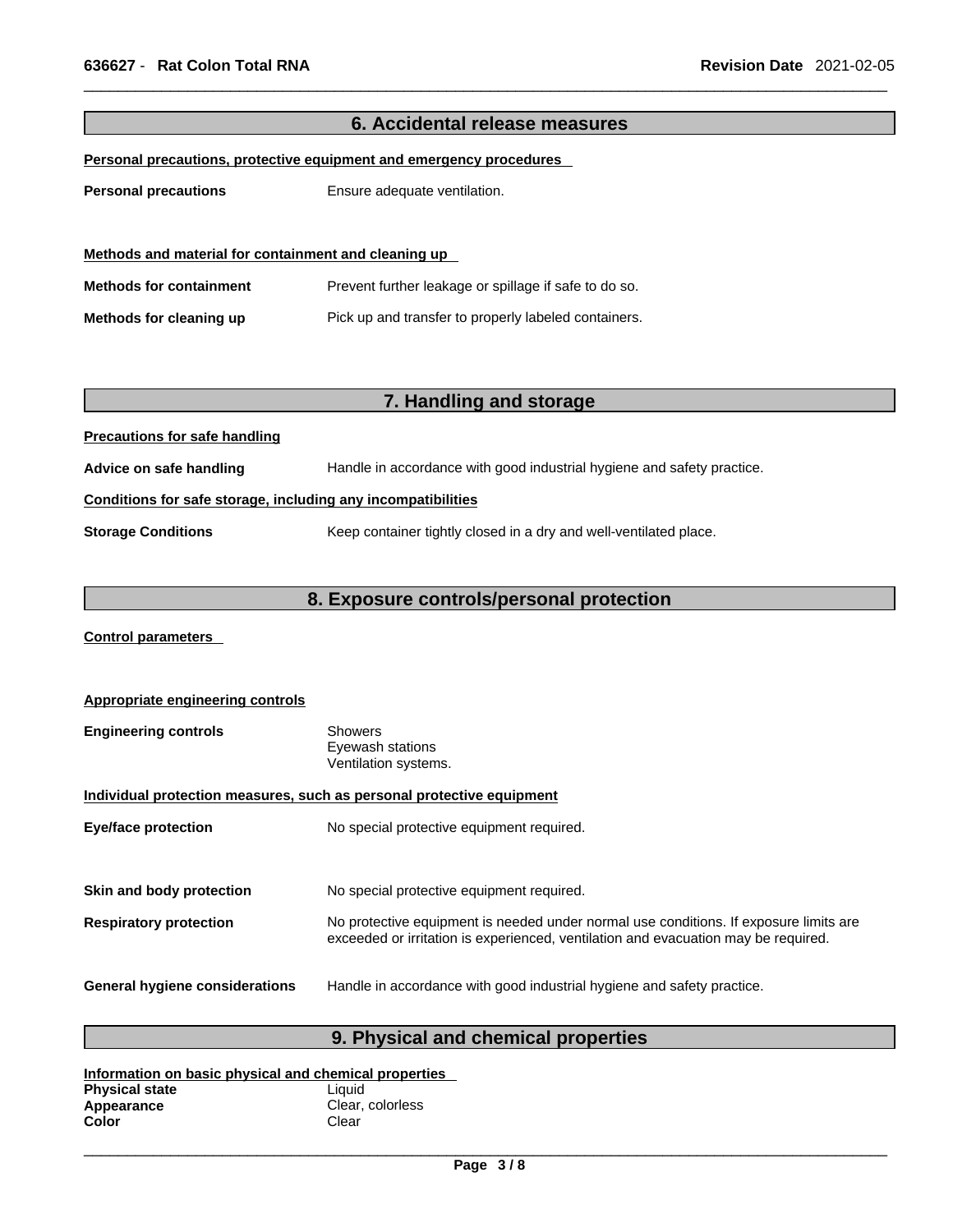| Odor                             | None                     |                  |
|----------------------------------|--------------------------|------------------|
| <b>Odor Threshold</b>            | No information available |                  |
| <b>Property</b>                  | Values                   | Remarks • Method |
| рH                               |                          | None known       |
| Melting point / freezing point   | No data available        | None known       |
| Boiling point/boiling range (°C) | No data available        | None known       |
| <b>Flash point</b>               | No data available        | Open cup         |
| <b>Evaporation Rate</b>          | no data available        | None known       |
| Flammability (solid, gas)        | no data available        | None known       |
| <b>Flammability Limit in Air</b> |                          | None known       |
| <b>Upper flammability limit:</b> | No data available        |                  |
| Lower flammability limit:        | No data available        |                  |
| Vapor pressure                   | no data available        | None known       |
| Vapor density                    | No data available        | None known       |
| <b>Relative density</b>          |                          | None known       |
| <b>Water solubility</b>          | No data available        | None known       |
| Solubility in other solvents     | no data available        | None known       |
| <b>Partition coefficient</b>     | no data available        | None known       |
| <b>Autoignition temperature</b>  | 363 °C / 685.4 °F        | None known       |
| <b>Decomposition temperature</b> |                          | None known       |
| <b>Kinematic viscosity</b>       | No data available        | None known       |
| <b>Dynamic Viscosity</b>         | no data available        | None known       |
| <b>Other information</b>         |                          |                  |
| <b>Explosive properties</b>      | No information available |                  |
| <b>Oxidizing properties</b>      | No information available |                  |
| <b>Softening point</b>           | No information available |                  |
| <b>Molecular Weight</b>          | No information available |                  |
| <b>VOC Content (%)</b>           | No information available |                  |
| <b>Liquid Density</b>            | No information available |                  |
| <b>Bulk Density</b>              | No information available |                  |
|                                  |                          |                  |

# **10. Stability and reactivity 10. Stability and reactivity**

| <b>Reactivity</b>                                                       | No information available.                 |
|-------------------------------------------------------------------------|-------------------------------------------|
| <b>Chemical stability</b>                                               | Stable under normal conditions.           |
| <b>Possibility of hazardous reactions</b> None under normal processing. |                                           |
| <b>Conditions to Avoid</b>                                              | None known based on information supplied. |
| Incompatible materials                                                  | None known based on information supplied. |
|                                                                         |                                           |

**Hazardous decomposition products** None known based on information supplied.

# **11. Toxicological information**

# **Information on likely routes of exposure**

| <b>Inhalation</b>   | Specific test data for the substance or mixture is not available. |
|---------------------|-------------------------------------------------------------------|
| Eye contact         | Specific test data for the substance or mixture is not available. |
| <b>Skin contact</b> | Specific test data for the substance or mixture is not available. |
| Ingestion           | Specific test data for the substance or mixture is not available. |

**<u>Symptoms related to the physical, chemical and toxicological characteristics</u>**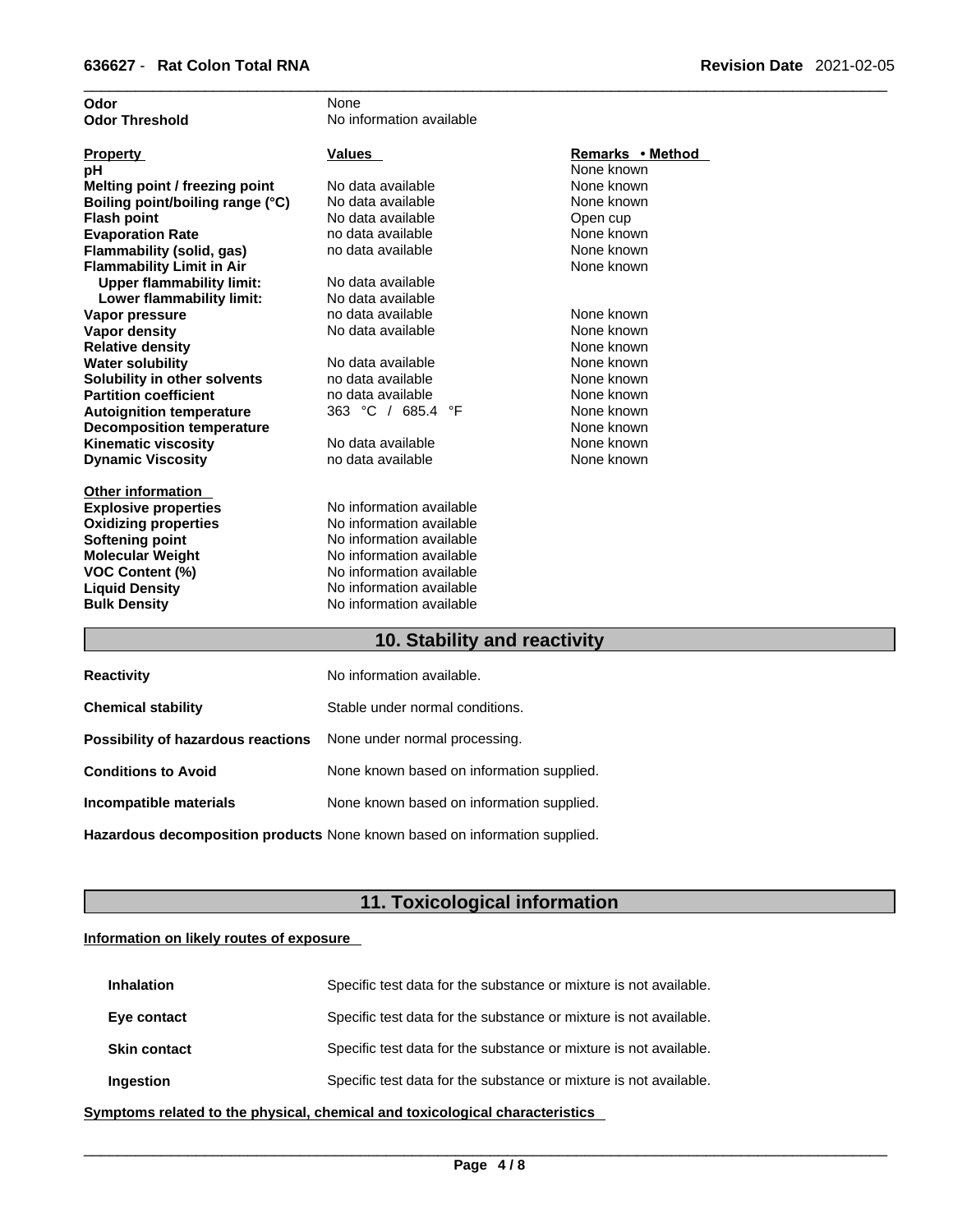# \_\_\_\_\_\_\_\_\_\_\_\_\_\_\_\_\_\_\_\_\_\_\_\_\_\_\_\_\_\_\_\_\_\_\_\_\_\_\_\_\_\_\_\_\_\_\_\_\_\_\_\_\_\_\_\_\_\_\_\_\_\_\_\_\_\_\_\_\_\_\_\_\_\_\_\_\_\_\_\_\_\_\_\_\_\_\_\_\_\_\_\_\_ **636627** - **Rat Colon Total RNA Revision Date** 2021-02-05

**Symptoms** No information available.

**Acute toxicity**

**Numerical measures of toxicity**

| Delayed and immediate effects as well as chronic effects from short and long-term exposure |                           |  |
|--------------------------------------------------------------------------------------------|---------------------------|--|
| <b>Skin corrosion/irritation</b>                                                           | No information available. |  |
| Serious eye damage/eye irritation                                                          | No information available. |  |
| Respiratory or skin sensitization                                                          | No information available. |  |
| <b>Germ cell mutagenicity</b>                                                              | No information available. |  |
| Carcinogenicity                                                                            | No information available. |  |
| <b>Reproductive toxicity</b>                                                               | No information available. |  |
| <b>STOT - single exposure</b>                                                              | No information available. |  |
| <b>STOT - repeated exposure</b>                                                            | No information available. |  |
| <b>Aspiration hazard</b>                                                                   | No information available. |  |
| Other adverse effects                                                                      | No information available. |  |
| Interactive effects                                                                        | No information available. |  |
|                                                                                            |                           |  |

# **12. Ecological information**

**Ecotoxicity** 

L

| Persistence and degradability | No information available.          |
|-------------------------------|------------------------------------|
| <b>Bioaccumulation</b>        | There is no data for this product. |
| Other adverse effects         | No information available.          |

# **13. Disposal considerations**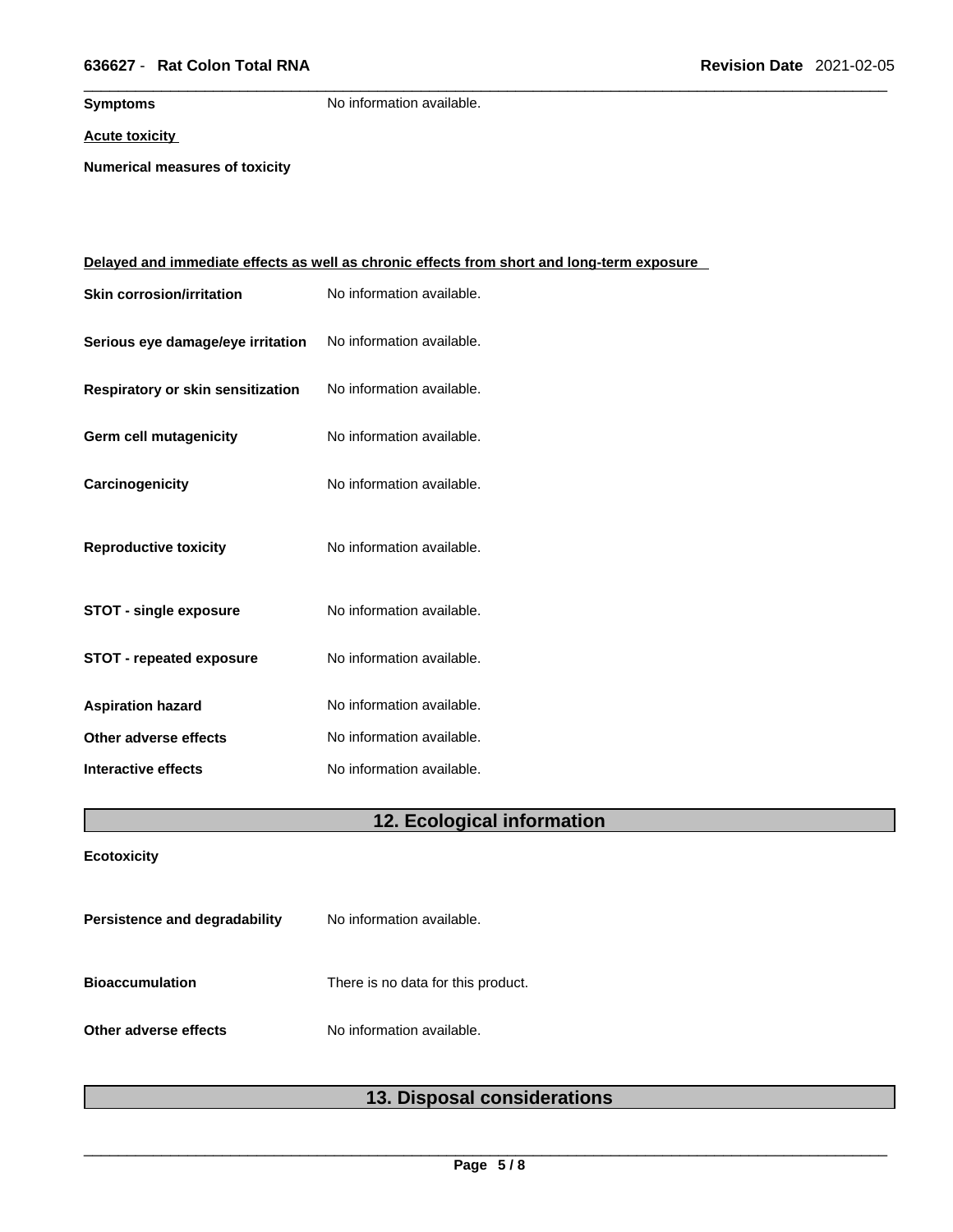### **Waste treatment methods**

| Waste from residues/unused    | Dispose of in accordance with local regulations. Dispose of waste in accordance with |
|-------------------------------|--------------------------------------------------------------------------------------|
| products                      | environmental legislation.                                                           |
| <b>Contaminated packaging</b> | Do not reuse empty containers.                                                       |

# **14. Transport information**

|             | 15. Regulatory information |
|-------------|----------------------------|
| <b>ADN</b>  | Not regulated              |
| <b>ADR</b>  | Not regulated              |
| <b>RID</b>  | Not regulated              |
| <b>IMDG</b> | Not regulated              |
| <b>IATA</b> | Not regulated              |
| ICAO (air)  | Not regulated              |
| <b>MEX</b>  | Not regulated              |
| <b>TDG</b>  | Not regulated              |
| <b>DOT</b>  | Not regulated              |

### **International Inventories**

### **TSCA** -.

\*Contact supplier for details. One or more substances in this product are either not listed on the US TSCA inventory, listed on the confidential US TSCA inventory or are otherwise exempted from inventory listing requirements

| <b>DSL/NDSL</b>      |   |
|----------------------|---|
| <b>EINECS/ELINCS</b> |   |
| <b>ENCS</b>          |   |
| <b>IECSC</b>         | ٠ |
| KECL                 |   |
| <b>PICCS</b>         |   |
| <b>AICS</b>          |   |
|                      |   |

 **Legend:** 

 **TSCA** - United States Toxic Substances Control Act Section 8(b) Inventory

 **DSL/NDSL** - Canadian Domestic Substances List/Non-Domestic Substances List

 **EINECS/ELINCS** - European Inventory of Existing Chemical Substances/European List of Notified Chemical Substances

 **ENCS** - Japan Existing and New Chemical Substances

 **IECSC** - China Inventory of Existing Chemical Substances

 **KECL** - Korean Existing and Evaluated Chemical Substances

 **PICCS** - Philippines Inventory of Chemicals and Chemical Substances

 **AICS** - Australian Inventory of Chemical Substances

## **US Federal Regulations**

# **SARA 313**

Section 313 of Title III of the Superfund Amendments and Reauthorization Act of 1986 (SARA). This product does not contain any chemicals which are subject to the reporting requirements of the Act and Title 40 of the Code of Federal Regulations, Part 372.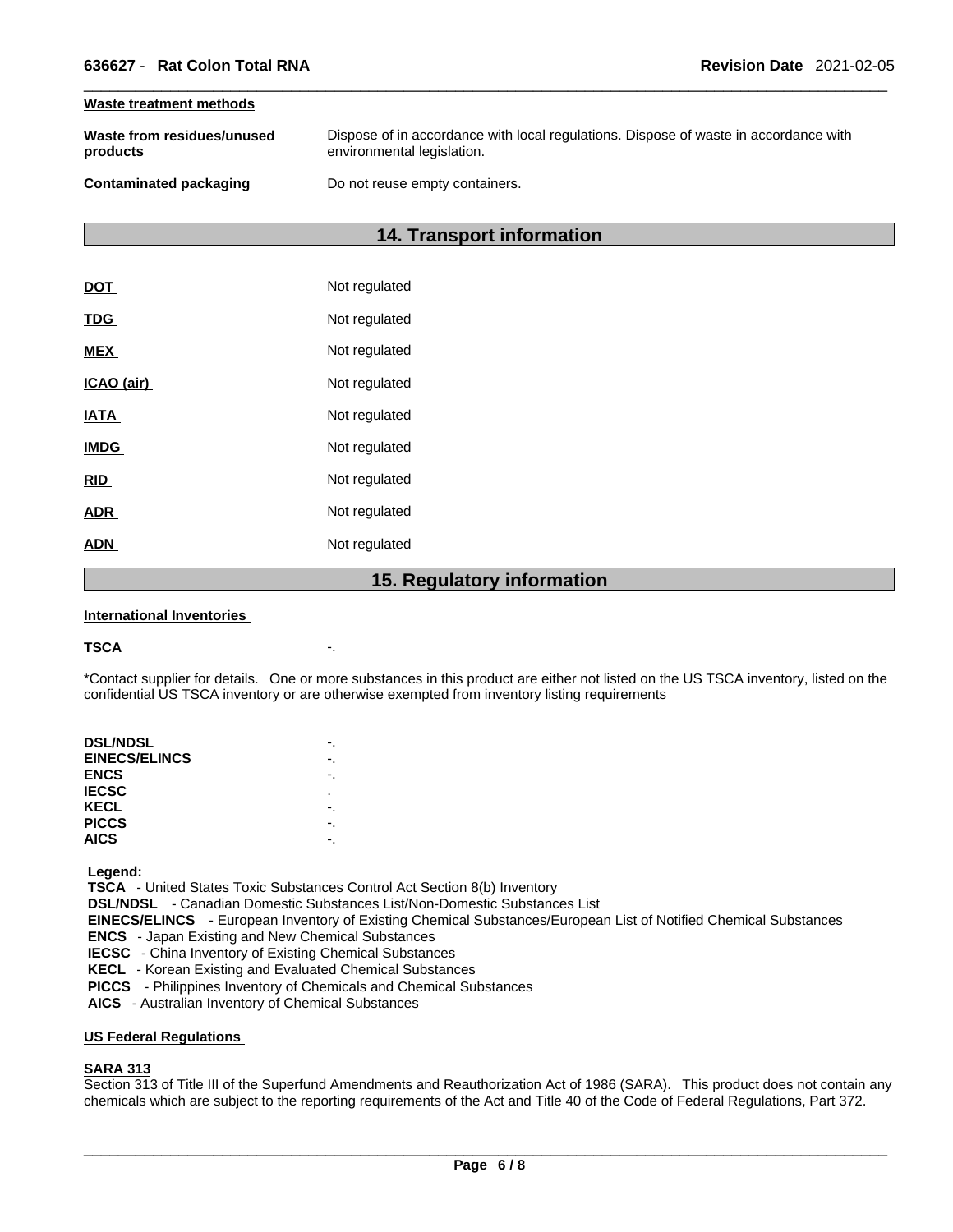# **SARA 311/312 Hazard Categories**

Should this product meet EPCRA 311/312 Tier reporting criteria at 40 CFR 370, refer to Section 2 of this SDS for appropriate classifications.

### **CWA (Clean WaterAct)**

This product does not contain any substances regulated as pollutants pursuant to the Clean Water Act (40 CFR 122.21 and 40 CFR 122.42).

# **CERCLA**

This material, as supplied, does not contain any substances regulated as hazardous substances under the Comprehensive Environmental Response Compensation and Liability Act (CERCLA) (40 CFR 302) or the Superfund Amendments and Reauthorization Act (SARA) (40 CFR 355). There may be specific reporting requirements at the local, regional, or state level pertaining to releases of this material.

# **US State Regulations**

### **California Proposition 65**

This product contains the following Proposition 65 chemicals:.

| Chemical name                  | California Proposition 65 |  |  |  |
|--------------------------------|---------------------------|--|--|--|
| ALCOHOL REAGENT, 95% - 64-17-5 | Carcinogen                |  |  |  |
|                                | Developmental             |  |  |  |

# **U.S. State Right-to-Know Regulations**

This product does not contain any substances regulated under applicable state right-to-know regulations

### **U.S. EPA Label Information**

### **EPA Pesticide Registration Number** Not applicable

| <b>16. Other information</b>                                                      |                                                                                                                                                                                                                                                                                                                                                                                                                                                                                                                                                                                                                                                                                                                                                                                                                                                                                                                                                                 |                                                |             |                                               |                                            |  |
|-----------------------------------------------------------------------------------|-----------------------------------------------------------------------------------------------------------------------------------------------------------------------------------------------------------------------------------------------------------------------------------------------------------------------------------------------------------------------------------------------------------------------------------------------------------------------------------------------------------------------------------------------------------------------------------------------------------------------------------------------------------------------------------------------------------------------------------------------------------------------------------------------------------------------------------------------------------------------------------------------------------------------------------------------------------------|------------------------------------------------|-------------|-----------------------------------------------|--------------------------------------------|--|
| <b>NFPA</b><br><b>HMIS</b>                                                        | Health hazards 0<br>Health hazards 0                                                                                                                                                                                                                                                                                                                                                                                                                                                                                                                                                                                                                                                                                                                                                                                                                                                                                                                            | <b>Flammability 1</b><br><b>Flammability 1</b> |             | Instability 0<br>Physical hazards 0           | Special hazards -<br>Personal protection X |  |
|                                                                                   | Key or legend to abbreviations and acronyms used in the safety data sheet                                                                                                                                                                                                                                                                                                                                                                                                                                                                                                                                                                                                                                                                                                                                                                                                                                                                                       |                                                |             |                                               |                                            |  |
|                                                                                   | Legend Section 8: EXPOSURE CONTROLS/PERSONAL PROTECTION                                                                                                                                                                                                                                                                                                                                                                                                                                                                                                                                                                                                                                                                                                                                                                                                                                                                                                         |                                                |             |                                               |                                            |  |
| <b>TWA</b><br>Ceiling                                                             | Time weighted average<br>Maximum limit value                                                                                                                                                                                                                                                                                                                                                                                                                                                                                                                                                                                                                                                                                                                                                                                                                                                                                                                    |                                                | <b>STEL</b> | Short term exposure limit<br>Skin designation |                                            |  |
| Food Research Journal<br>Hazardous Substance Database<br>Japan GHS Classification | Key literature references and sources for data used to compile the SDS<br>Agency for Toxic Substances and Disease Registry (ATSDR)<br>U.S. Environmental Protection Agency ChemView Database<br>European Food Safety Authority (EFSA)<br>EPA (Environmental Protection Agency)<br>Acute Exposure Guideline Level(s) (AEGL(s))<br>U.S. Environmental Protection Agency Federal Insecticide, Fungicide, and Rodenticide Act<br>U.S. Environmental Protection Agency High Production Volume Chemicals<br>International Uniform Chemical Information Database (IUCLID)<br>Australia National Industrial Chemicals Notification and Assessment Scheme (NICNAS)<br>NIOSH (National Institute for Occupational Safety and Health)<br>National Library of Medicine's ChemID Plus (NLM CIP)<br>National Library of Medicine's PubMed database (NLM PUBMED)<br>National Toxicology Program (NTP)<br>New Zealand's Chemical Classification and Information Database (CCID) |                                                |             |                                               |                                            |  |